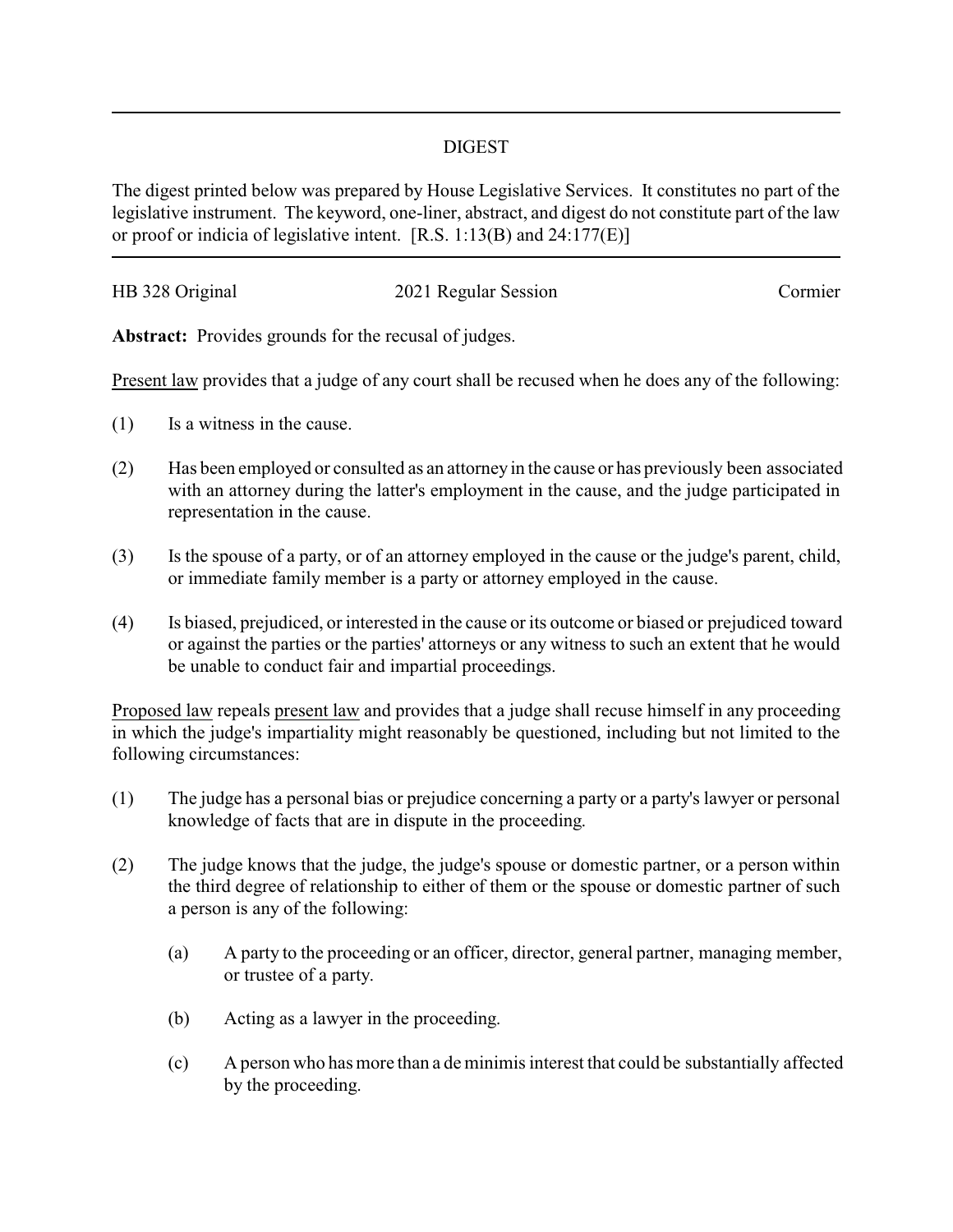- (d) Likely to be a material witness in the proceeding.
- (3) The judge knows that he, individually or as a fiduciary, or the judge's spouse, domestic partner, parent, or child, or any other member of the judge's family residing in the judge's household, has an economic interest in the subject matter in controversy or in a party to the proceeding.
- (4) The judge knows or learns by means of a timely motion that a party, a party's lawyer, or the law firm of a party's lawyer has made aggregate contributions to the judge's campaign in an amount that exceeds what is reasonable and appropriate for an individual or an entity.
- (5) The judge, while a judge or a judicial candidate, has made a public statement, other than in a court proceeding, judicial decision, or opinion, that commits or appears to commit the judge to reach a particular result or rule in a particular way in the proceeding or controversy.
- (6) The judge has done any of the following:
	- (a) Served as a lawyer in the matter in controversy or was associated with a lawyer who participated substantially as a lawyer in the matter during such association.
	- (b) Served in governmental employment and in such capacityparticipated personally and substantially as a lawyer or public official concerning the proceeding or has publicly expressed in such capacity an opinion concerning the merits of the particular matter in controversy.
	- (c) Was a material witness concerning the matter.
	- (d) Previously presided as a judge over the matter in another court.
	- (e) Has been involved in personal litigation with or against a party or a party's lawyer.
	- (f) Made a public statement criticizing a party or a party's lawyer.
- (7) The judge is facing criminal prosecution, an administrative hearing, or there exists any contemporaneous leverage over the judge or his property by a party or a party's attorney, or the attorney's family member to the fourth degree.
- (8) The judge is involved in an intimate relationship with a party or a party's attorney.

Present law provides that a judge may be recused when he does any of the following:

- (1) Has been associated with an attorney during the latter's employment in the cause.
- (2) Has performed a judicial act in the cause in another court.